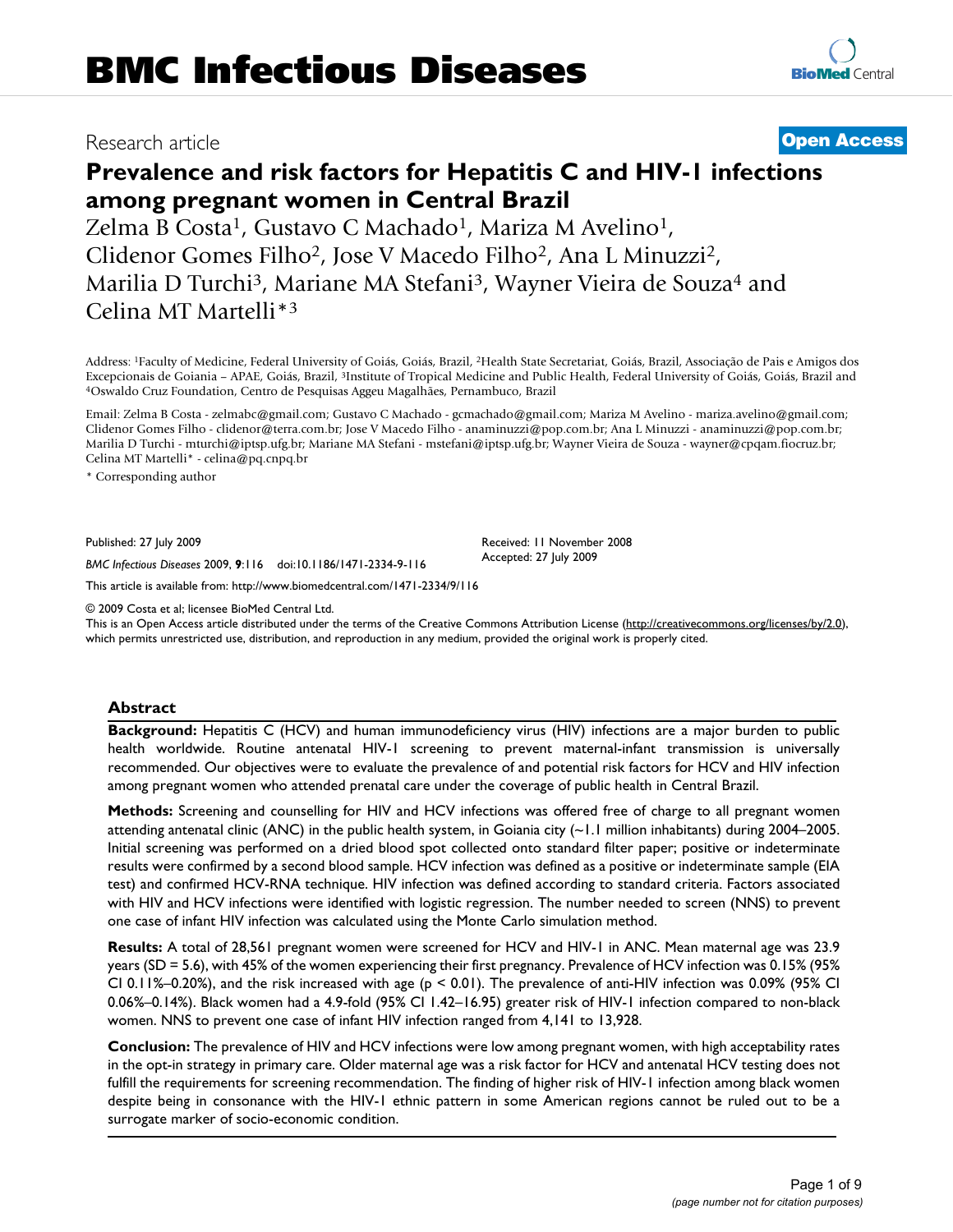### **Background**

Hepatitis C virus and HIV infections are a major burden to public health worldwide and share common blood-borne transmission routes. Approximately 130 million individuals are HCV-infected, with 3.4 million newly infected cases per year, representing a leading cause of liver cancer and transplant worldwide [1]. HIV infection affects around 33 million individuals, with an increasing trend among women that results in mother-to child transmission being the major route for HIV infection in children [2,3]. Among HIV-infected individuals, four to five million are estimated to be co-infected with HCV [1].

Routine antenatal HCV screening to prevent vertical transmission is a controversial issue and is not universally implemented. Although HCV infection is considered an important public health problem for which reliable screening tests exist, treatment is contra-indicated during pregnancy due to the potential risks of the diagnostic procedure [4-7]. In general, antenatal and population screening is recommended for those possessing a risk factor for HCV acquisition, such as intravenous drug users, recipients of blood transfusions or organs before 1990, haemodialysis patients and HIV-infected individuals [8,9]. In Brazil, universal screening is mandatory for blood donors. A few population-based studies have reported anti-HCV prevalence varying from 1.2% to 1.9% [10-13], and the vast majority of studies were restricted to high risk groups in selective areas.

Antenatal HIV screening is universally recommended to prevent vertical transmission [14,15]. The mother-tochild transmission rate varies from 15% to 25% without preventive measures, but this rate can be substantially decreased to 2% or less with the adoption of an evidencebased group of interventions based upon the use of antiretroviral drugs, the avoidance of breastfeeding and elective caesarean section [2,16-18]. However, by 2005, only 11% of HIV-positive pregnant women had gained access to preventive interventions worldwide [19].

After almost three decades of the AIDS epidemic in Brazil, an estimated 620 thousand individuals are living with HIV/AIDS. The prevalence of infection remained stable over the past years, but the increased heterosexual transmission led to a decline of the male-to-female ratio, which reached 1.5 to 1 in 2002 [20,21]. Approximately 90% of the AIDS cases among children (<13 years old) are attributable to mother-to-child-transmission (MTCT). Although the rate of vertical transmission has been declining, the implementation of antenatal HIV screening and timely management of infected pregnant women varies across the country due to disparities of health care access, suggesting missed opportunities for prevention [22-24].

In the current manuscript, we present the prevalence of HCV and HIV infection among pregnant women attending an official program (named Mother's Testing) launched in 2004 that aims to extend the coverage of antenatal screening in public health settings in Central Brazil. This study also analyses potential risk factors for acquisition of these infections associated with maternal characteristics, focusing on the discussion of timely strategies and the estimated outcomes of this screening program.

### **Methods**

#### *Study Design, Population and Recruitment*

A cross-sectional study was conducted among pregnant women who attended prenatal clinics located in Goiania, a city of  $\sim$ 1.1 million inhabitants in Central Brazil, between 2004 and 2005. Since 2004, screening for nine infectious diseases (including HIV and HCV) has been offered free of charge by an extended Women's Prevention Program sponsored by the State Secretariat of Health (Programa de Protecao a Gestante). This screening program covers all pregnant women who attend the 243 public health centres, which corresponds to 60% of the estimated number of pregnant women in this region. In 1997, the policy of universal screening for HIV and counselling for pregnant women was adopted by the Brazilian Ministry of Health. HCV testing is not part of the routine antenatal screening for vertical transmission prevention.

#### *Data collection*

During the first prenatal visit, a standardized questionnaire is filled in by the health technicians. At the time of blood collection, the following variables are recorded: clinic of attendance; date of maternal birth; last menses; gestational age (weeks); parity; type of previous delivery; number of abortions. Enclosed in the questionnaire was a consent form; informed consent was obtained for HIV-1 and HCV testing as an "opt in" procedure.

#### *Specimen collection and serological tests*

At the first screening, blood samples were collected by digital puncture onto standard filter paper (S&S 903), dried at room temperature ( $\sim$ 4 hours) and sent daily by special mail to the Central Reference Laboratory. For confirmatory tests, a second blood venous puncture (vaccutainer) was collected for all pregnant women with positive and indeterminate results in the serological screening using filter paper eluate.

#### *HCV screening and confirmatory tests*

HCV screening was based on the detection of antibodies against HCV core, NS3, NS4 and NS5 antigens (DETECT® commercial kit ADALTIS INC., Canada). As part of the confirmatory procedure the second serum sample obtained from venous puncture was retested by another ELISA kit (Hepanostika HCV Ultra Beijing United Biomedical Co. Ltd., China). In parallel, detection of HCV-RNA was obtained by qualitative AMPLICOR HCV Test (Roche, USA). Samples positive or indeterminate to ELISA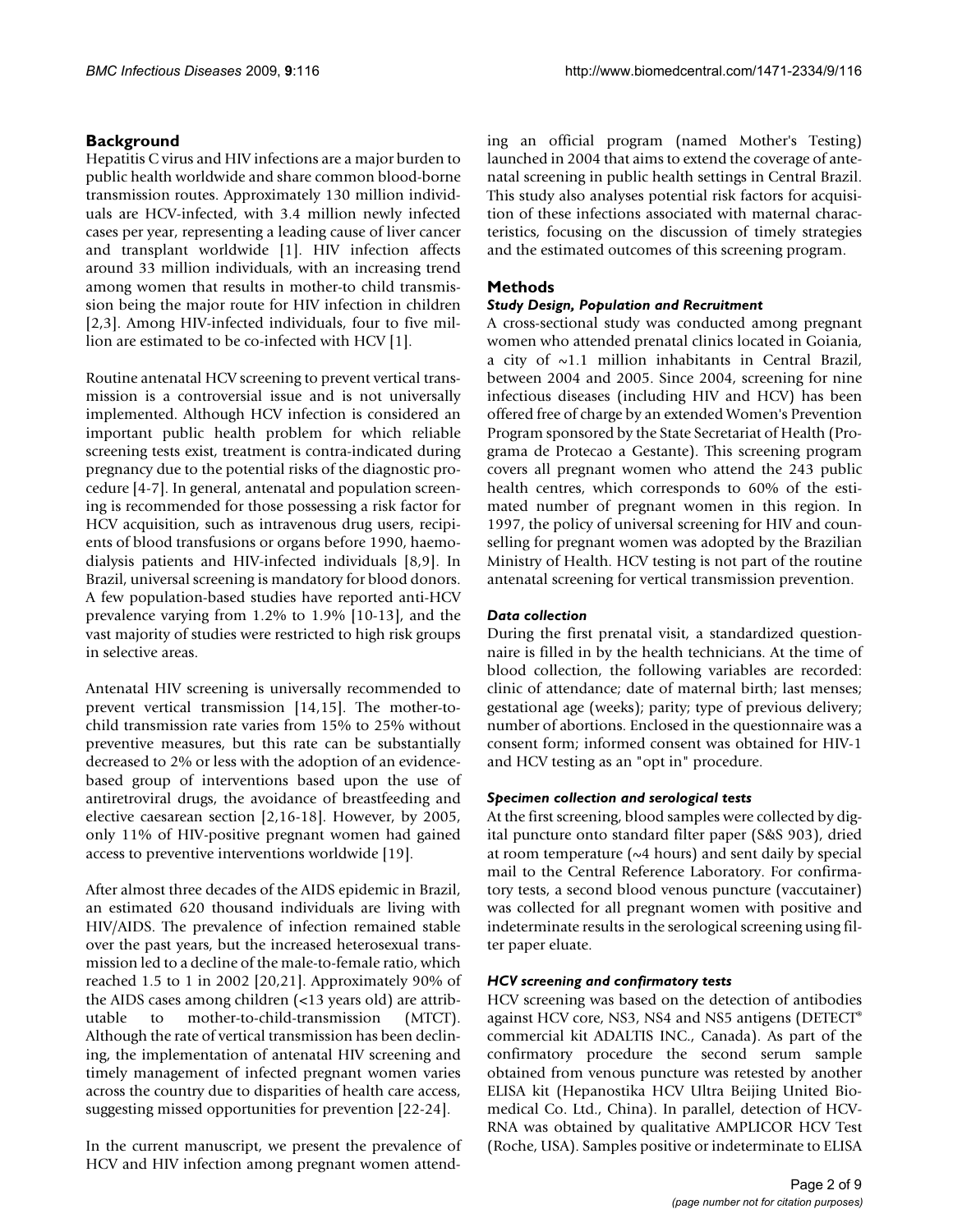and confirmed by HCV-RNA were considered HCV infected.

#### *HIV screening and confirmatory tests*

Serological screening for HIV1/2 in filter paper used an anti-HIV TETRA ELISA commercial kit (Biotest, Germany) to detect anti-HIV1 antibodies (gp41, gp36 and p24) and anti-HIV2 antibodies with sensitivity of 100.0% and specificity of 99.8%, according to the manufacturer. Screened women with positive and indeterminate results were retested using sera from venous puncture blood samples (GENSCREEN® HIV1/2 kit Bio-Rad, France) that recognizes antibodies against antigens gp160 and gp25 or by HIV-1/2 ELISA test (Wiener lab., Argentina) that detects antibodies against the pop and gag regions' antigens.

In parallel, at least one of the following confirmatory tests were applied: Indirect Immunofluorecence by IFI – HIV1 kit (Bio-Manguinhos, Fundação Oswaldo Cruz, Rio de Janeiro); Immuno Blot (IB) using a NEW LAV BLOT 1 kit (Bio-Rad, France) that detects antibodies against HIV-1 gp160, gp110/120, p68, p55, p52, gp41, p40, p34, p24/ 25 and p18; Western Blot (WB) for detection of HIV1 and HIV2, using HIV BLOT 2.2 kit (Genelabs ® Diagnostics Pte Ltd, Singapore) and qualitative "Nested" PCR to detect pro viral HIV1 DNA in blood mononuclear cells (50 copies/mL detection limit), performed at the Center of Genomics Laboratory (São Paulo, Brazil).

A pregnant woman was considered to be HIV-infected if the initial positive and indeterminate screening test was confirmed by anti-HIV1/2 ELISA in a second serum sample combined with a positive result obtained in any other technique (IFI, IB, WB or PCR), as recommended by the Brazilian Ministry of Health [25].

#### *Data analysis*

Data were analyzed by using the chi-square test with Yates' correction for univariate analysis. Prevalence estimates of HCV and HIV infections were reported with 95 percent confidence intervals (95% CI). Outcome measures were HCV and HIV infections. The variables age-group, race/ ethnicity, number of pregnancies, mode of delivery and gestational age were evaluated by measuring the strength of association with the outcomes by odds ratios (OR) and their respective 95% CI. Multivariate analysis was conducted by using logistic regression, with anti-HCV and HIV serologic results as the dependent variable (SPSS, Inc., Chicago, Illinois). All variables found to be associated with HCV or HIV infection then were evaluated in a final model, controlling for age.

The Number Needed to Screen (NNS) to prevent one case of mother to child transmission of HIV was calculated using the following parameters: prevalence of HIV infection obtained by the current study; sensitivity of the test (0.99); number receiving test results; number of cases of mother to child transmission expected without interventions among women receiving test results; number receiving combination antiretroviral therapy; number receiving elective cesarean section (C-section) [15,26]. We used the Monte Carlo simulation method to calculate the NNS considering antiretroviral therapy and elective C- section. Briefly, the simulation model uses the above parameters and generates relative risks (RRs) by the combination of preventive measures (combination of antiretroviral regimens and elective cesarean) to avoid vertical transmission. The underlying assumption was the normal distribution of log (RR) and these values transformed back to the original scale were used to estimate NNS and 95% CI based on 1 000 000 samples. The R software was used for the calculations and the written program to perform simulation was kindly provided by Chou et al, 2005.

The large sample size ( $n = 28,561$  pregnant women) of the study is sufficient to produce quite narrow 95% confidence intervals even considering small numbers for prevalence estimates of HCV and HIV infections.

#### *Ethical issues*

Both HIV and HCV tests are offered as part of the routine panel tests in this antenatal screening public health program as an opt-in strategy which require explicit written consent and pretest counseling. The State Public Health Program (Programa de Proteção à Gestante/PPG-Go) ensures the release of test results and medical counselling free of charge and also monitors maternal-child outcomes.

#### **Results**

During the study period, a total of 28,561 pregnant women were screened for HCV and HIV infections in prenatal public health clinics. Only 15 out of 28,576 participants (0.05%) refused to sign the informed consent for HIV and HCV tests. Approximately 85% of the women enrolled were under 30 years of age (mean = 23.9; sd = 5.6), 0.8% were between 12 to 14 years old and approximately 1% were older than 40 years. More than 90% of the study population self-referred as white or mixed/biracial, with 8.3% black and a minority of Asian descendents and indigenous individuals (Table 1).

The maternal characteristics and delivery history are presented in Table 1. Approximately half of the women were experiencing their first pregnancy, and 11% reported four or more pregnancies. For those with a previous history of pregnancies, around 55% reported vaginal delivery and around 30% reported caesarean sections (with or without previous abortions). One third of the women reported having at least one abortion. For the majority of the attendees (95.5%) the first prenatal medical visit, which included the first screening test, occurred before the 27th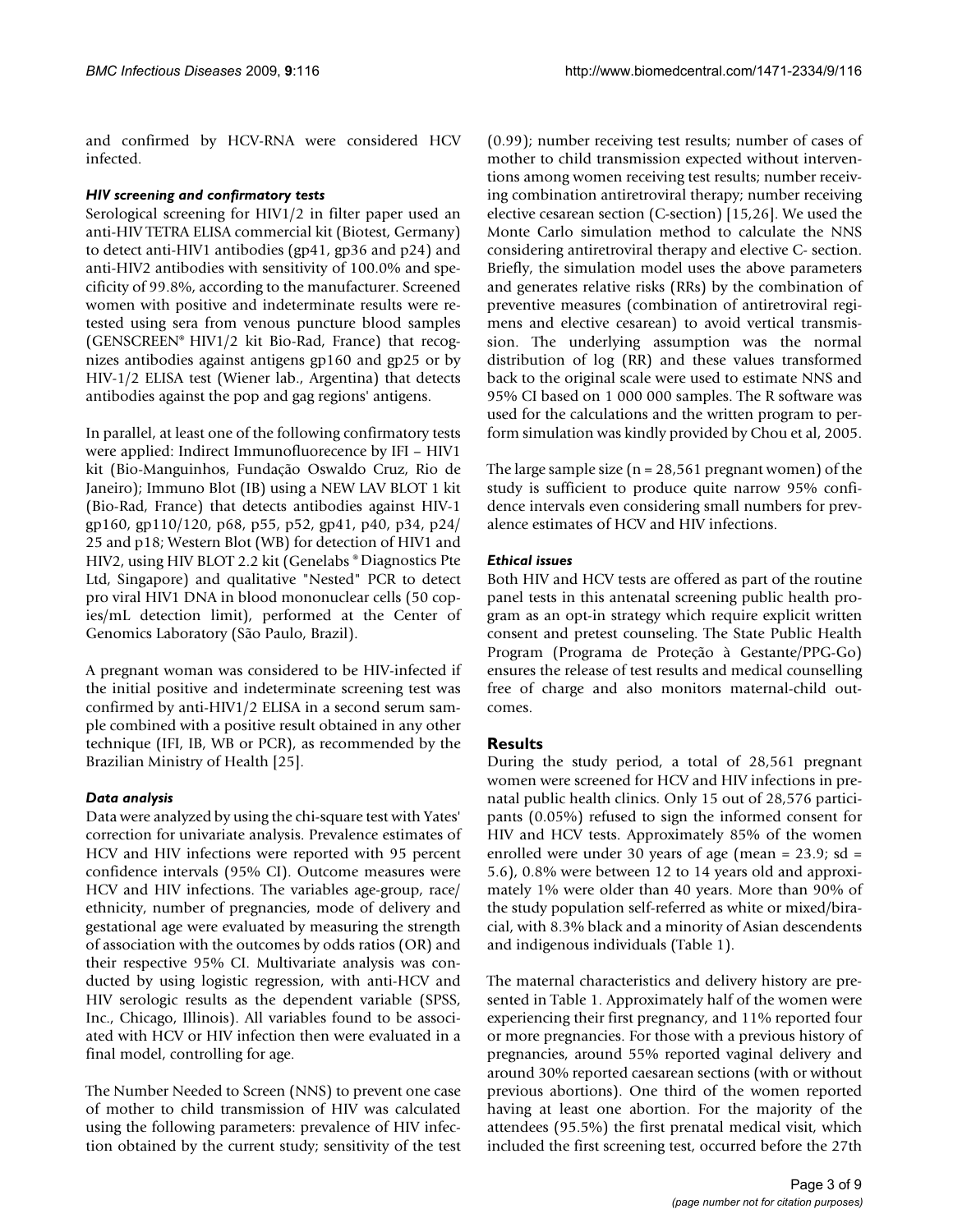| Characteristics                        | Total<br>N | <b>HCV</b>   |                              | HIV-I        |                               |
|----------------------------------------|------------|--------------|------------------------------|--------------|-------------------------------|
|                                        |            | Positive (%) | OR (95% CI)                  | Positive (%) | OR (95% CI)                   |
| Age, years <sup>a</sup>                |            |              |                              |              |                               |
| $12 - 19$                              | 6664       | 4(0.06)      | J.                           | $2(0.03)$ 1  |                               |
| $20 - 29$                              | 17084      |              | 23 (0.13) 2.2 (0.8 – 6.5)    |              | $16(0.09)$ 3.1 $(0.7 - 13.6)$ |
| $30 - 39$                              | 4272       |              | $9(0.21)$ 3.5 (1.1-11.4)     |              | $7(0.16)$ 5.1 $(1.1 - 24.8)$  |
| $\geq 40$                              | 268        |              | $4(1.50)$ 24.9 (6.2-98.9)    |              |                               |
| Ethnicityb                             |            |              |                              |              |                               |
| White                                  | 7710       | 11(0.14)     | $\mathbf{I}$                 | 5(0.06)      | $\mathbf{I}$                  |
| <b>Biracial</b>                        | 9523       |              | 20 (0.21) $1.5$ (0.7 – 3.3)  |              | $10(0.11)$ 1.6 $(0.6 - 4.7)$  |
| <b>Black</b>                           | 1576       |              | $1(0.06)$ 0.4 $(0.02 - 3.3)$ |              | 6 (0.38) $5.9$ (1.8 - 19.2)   |
| Asian/indigenous                       | 176        |              |                              |              |                               |
| Number of pregnancies <sup>c</sup>     |            |              |                              |              |                               |
| First                                  | 11637      | 12(0.10)     | $\mathbf{I}$                 | 9(0.08)      | $\blacksquare$                |
| $2 - 3$                                | 11079      |              | $19(0.17)$ 1.7 $(0.8 - 3.4)$ |              | $11(0.10)$ 1.3 $(0.5 - 3.1)$  |
| $\geq 4$                               | 2780       |              | $10(0.36)$ 3.5 $(1.5 - 8.1)$ |              | $5(0.18)$ 2.3 $(0.8 - 6.9)$   |
| Previous mode of delivery <sup>d</sup> |            |              |                              |              |                               |
| Vaginal                                | 7665       | 14(0.18)     | -1                           | 5(0.07)      | - 1                           |
| Cesarean section                       | 4301       |              | $13(0.30)$ 2.0 $(0.9 - 4.6)$ |              | $7(0.16)$ 2.5 $(0.7 - 9.0)$   |
| Abortions only                         | 1893       |              | $2(0.11)$ 0.6 $(0.1 - 2.6)$  |              | $4(0.21)$ 3.2 $(0.9 - 12.0)$  |
| Gestational age, weeks <sup>e</sup>    |            |              |                              |              |                               |
| < 14                                   | 14647      | 19(0.13)     | $\mathbf{I}$                 | $11(0.08)$ 1 |                               |
| $14 - 27$                              | 8741       |              | $16(0.18) 0.8(0.4 - 1.6)$    |              | $8(0.09)$ 1.3 $(0.5 - 3.3)$   |
| $\geq 28$                              | 1077       |              | $2(0.19)$ 1.1 $(0.2 - 4.5)$  |              |                               |

| Table 1: Maternal characteristics, prevalence and risk factors for HCV and HIV infection among pregnant women in Public Health |  |
|--------------------------------------------------------------------------------------------------------------------------------|--|
| <b>Settings, Central Brazil</b>                                                                                                |  |

Missing data: a 273; b 9576; c 3065; d 3065; e 4096

gestational week and 60% were screened before the 14th week (mean =  $13.5$ ; sd =  $6.3$ ).

The prevalence of anti-HCV antibodies was 0.22% at the first screening using filter paper eluate. Five out of 65 anti HCV positive or indeterminate women were not re-tested because they changed address and could not be traced. Of the anti-HCV positive women, 92.3% were re-tested for HCV RNA and of these, 72% (43/60) had detectable viremia. The percentage of false-positive results was 28.3% (17/60), and the majority of indeterminate results on the serological screening were not confirmed by molecular test. The prevalence of HCV infection was 0.15% (95% CI 0.11% – 0.20%) at the prenatal public health services (Figure 1).

The prevalence of antibodies to HIV-1 was 0.13% at the initial screening, and 86.8% of the positive participants were re-tested (33/38). Five out of 38 positive or indeterminate women were not re-tested because they changed address and could not be traced. The percent of false positive results was 18.2% (6/33), and all indeterminate results onto filter paper eluate were negative at confirmatory tests. The prevalence of HIV infection was 0.09% (95% CI 0.06%–0.14%) which represents nine infected pregnant women among 10,000 screened (Figure 1). Among HIV-1 positive pregnant women, 34.6% had a history of previous abortion. Two women were HCV-HIV-1 co-infected, resulting in an estimate of seven (95% CI 2– 56) co-infected cases per 100,000 screened women. Among HIV-1 infected women, the prevalence of HCV infection was 7.4% (2/27) (data not shown).

In the univariate analysis, there was an increasing trend of HCV infection among older age-groups ( $\chi^2$  = 14.6; df = 1; p < 0.01). Also an increasing number of pregnancies were positively associated with HCV infection (Table 1). Higher risk of HCV infection was detected among women older than 39 years (OR<sub>adiusted</sub> = 20.40; 95% CI 4.90– 83.33) in the multivariate model. Four or more pregnancies did not remain statistically significant associated when compared to the first pregnancy ( $OR_{adjusted} = 1.64$ ; 95% CI 0.68–3.97) after adjusting for age (Table 2).

In univariate analysis, HIV-1 infection was associated with increasing age up to 39 years old and with women self-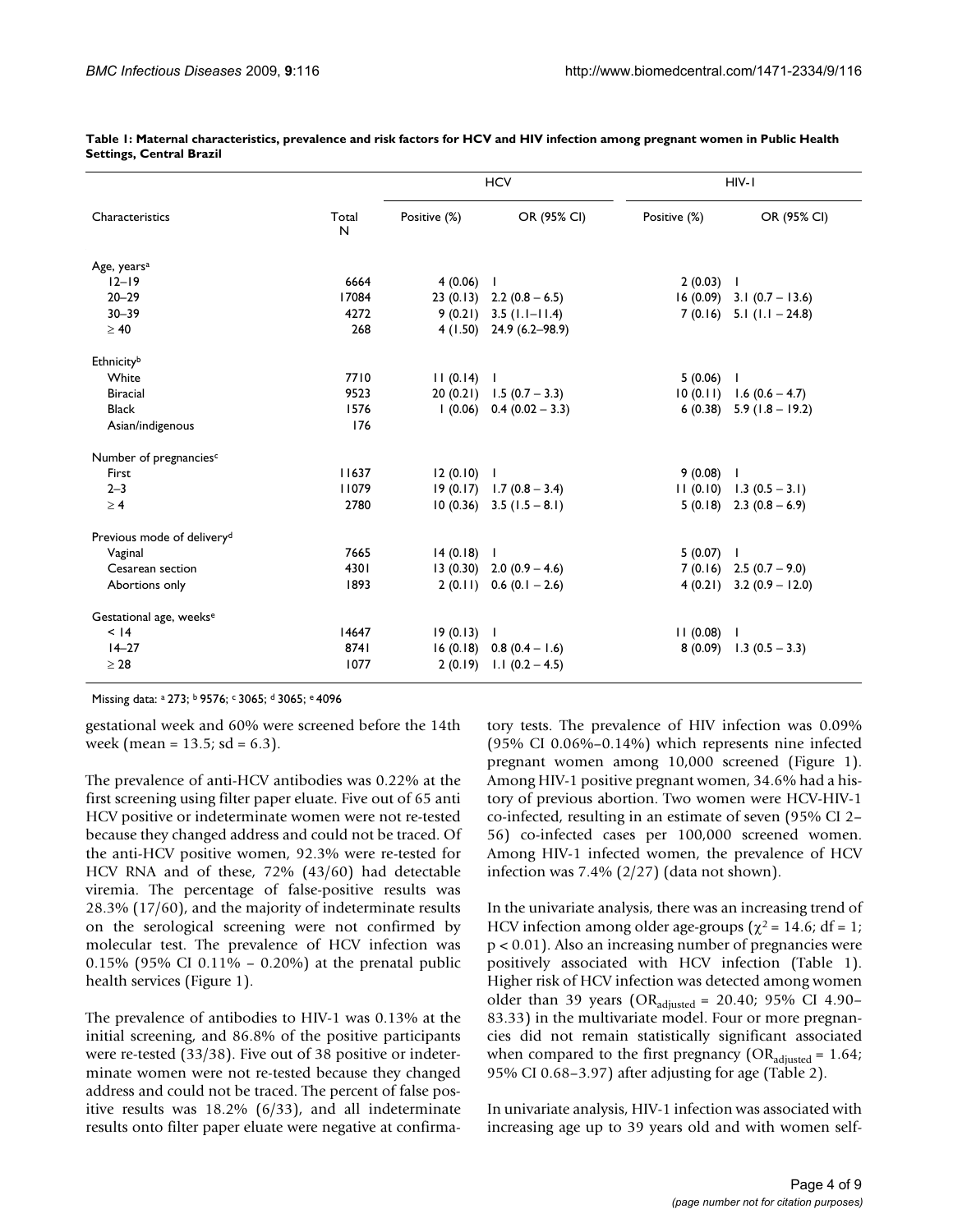

#### Screening for HCV and HIV infection among pregnant **Figure 1** women in Public Health Settings, Central Brazil

**Screening for HCV and HIV infection among pregnant women in Public Health Settings, Central Brazil**. Five out of 65 anti HCV-positive/indeterminate women and five out of 38 anti-HIV positive/indeterminate women could not be traced for confirmatory test. Doted lines indicate that indeterminate test results (HCV and HIV) were considered negative.

referred as black. Other maternal characteristics were not related to HIV-1 infection. In the multivariate analysis, black women had an approximately four-fold greater risk of being infected compared to white subjects, independent of age (OR<sub>adjusted</sub> = 4.90; 95% CI 1.42-16.95). Higher risk of HIV-1 infection was also detected among women older than 29 years (OR<sub>adjusted</sub> = 5.38; 95% CI 1.12-25.64) in multivariate analysis (Table 2).

The outcomes of the HIV-1 screening and the Number Needed to Screen (NNS) were calculated for 0.09% HIV-1 prevalence (Table 3). Numbers needed to screen to prevent 1 case of mother to child HIV transmission was estimated as 4,542 (95% CI; 4,141–5,346) if the combination of antiviral therapy and C-section were 90% and 50%, respectively. NNS was 11,800 (95% CI 10,730– 13,928) if the combination of antiviral therapy and C-section were 60% and 37%, respectively. These were the wider range of possibilities for the parameters.

#### **Discussion**

In the present study, among 28,561 pregnant women who attended a prenatal screening program, the prevalence of 0.15% for HCV infection was similar to the prevalence of 0.09% for HIV-1 infection. The first prenatal screening was mainly performed by the second gestational trimester among young pregnant women. Increasing age was a risk factor for both HCV and HIV-1 infection, and women selfreferred as black were at greater risk for HIV-1 infection. This ethnic pattern is in agreement with the recent epidemiology of HIV-1 infection in pregnant women in Brazil [27].

The overall prevalence of HCV infection among pregnant women of 0.15% in our region is comparable to the figures reported in a similar antenatal program implemented in the neighbouring State in the Centralwest of Brazil [28]. Screening of pregnant women conducted in other Brazilian regions indicated higher HCV frequencies, varying from 1.0% to 2.6% according to the characteristics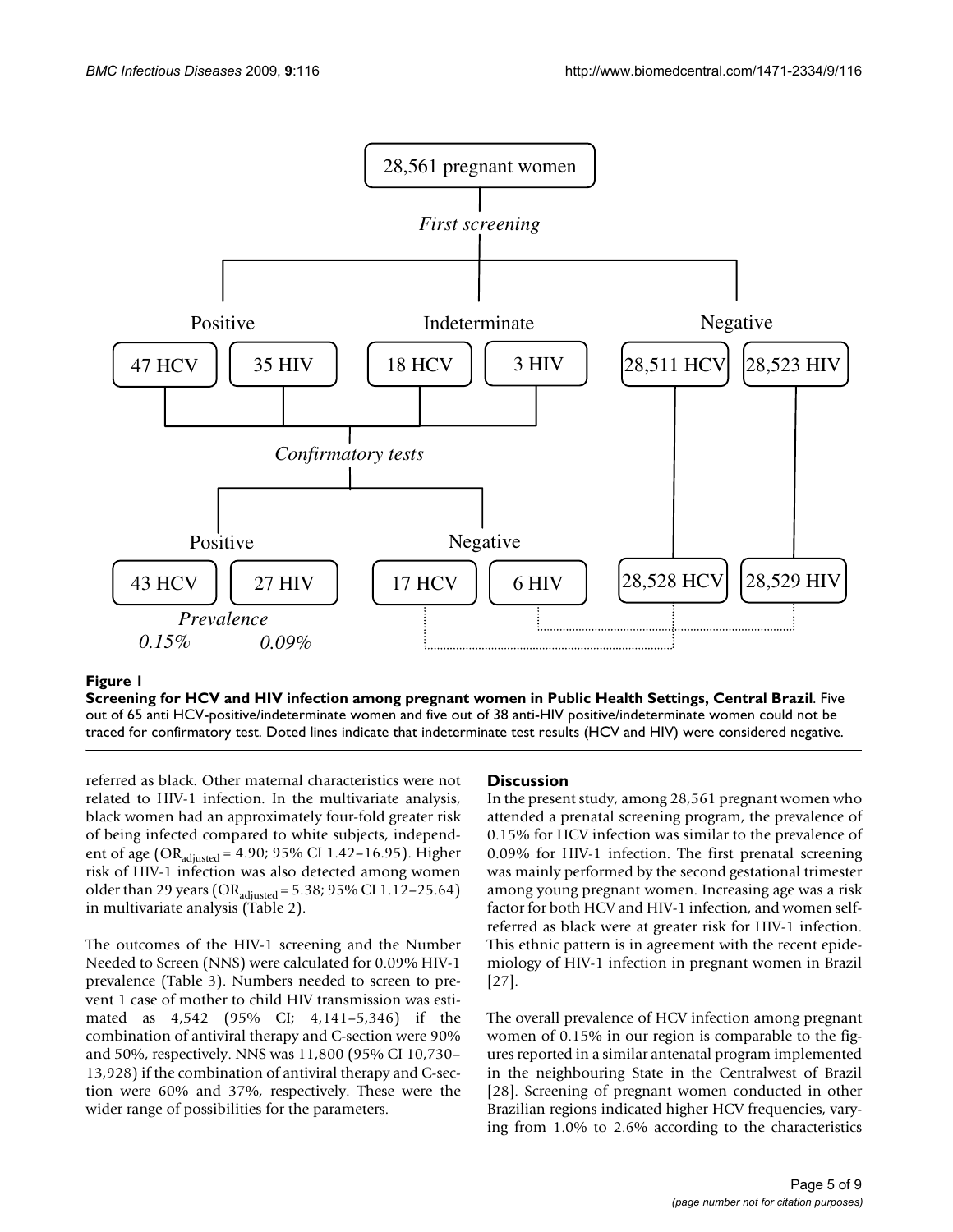| Variables             | <b>HCV</b> positive<br>$OR_{adjusted}$ (95% CI) <sup>a</sup> | HIV-1 positive<br>OR <sub>adjusted</sub> (95% CI) <sup>a</sup> |
|-----------------------|--------------------------------------------------------------|----------------------------------------------------------------|
| Age, years            |                                                              |                                                                |
| $12 - 19$             |                                                              |                                                                |
| $20 - 29$             | $1.94(0.66 - 5.75)$                                          | $3.09(0.71 - 13.51)$                                           |
| $30 - 39$             | $2.86(0.84 - 9.61)$                                          | $5.38$ (1.12 – 25.64)                                          |
| > 40                  | 20.40 (4.90-83.33)                                           |                                                                |
| <b>Ethnicity</b>      |                                                              |                                                                |
| White                 |                                                              |                                                                |
| <b>Biracial</b>       |                                                              | $1.45(0.49 - 4.32)$                                            |
| Black                 |                                                              | $4.90(1.42 - 16.95)$                                           |
| Number of pregnancies |                                                              |                                                                |
| First                 |                                                              |                                                                |
| $2 - 3$               | $1.60(0.72 - 3.52)$                                          |                                                                |
| > 4                   | $1.64(0.68 - 3.97)$                                          |                                                                |

**Table 2: Adjusted association between risk factors and Hepatitis C or HIV-1 infection among pregnant women in Public Health Settings, Central Brazil**

a Adjusted odds ratio and 95% confidence interval =  $OR_{adjusted}$  (95% CI)

and risk factors of the population [29-31]. In general, the prevalence of HCV infection is lower among pregnant women compared to the general population [11,12] as shown in our results, since women of childbearing age are usually less than 40 years old. Older age is a known risk factor for HCV infection due to the long period of viral exposure during lifetime. In our study among pregnant women, HCV infection peaked after 40 years of age, which was similar to the most affected age-group reported in a population survey in the US [32].

Around 70% of the suspected cases were confirmed by HCV RNA by PCR, a marker of active viral replication [33] that is compatible with previous reports [11,34,35]. In our study, 15 pregnant women (95% CI 8–25) of 10,000 screened had detectable viremia. This value represents 6 to

13 acquired HCV infections in childhood per year based on the prevalence obtained among the estimated 90 thousand pregnant women in this State (official data) and the rates of mother-to-child transmission of 5% to 8% [36,37]. Genotype 1a (70%) was predominant in our study and is the most frequent circulating genotype in Brazil [38,39].

Routine antenatal HCV screening, although implemented in this Public Health Screening Program for pregnant women (Goiás State), is not mandatory in Brazil, a policy that is in agreement with the current international guidelines [5,40]. In the general population, the screening for HCV is restricted to high risk groups and is not recommended for asymptomatic adults who are not at increased risk [40]. However, if the screening was restricted to high risk group pregnant women, only 40% of those with HCV infection would be identified [41,42]. In Japan, since 2003, HCV screening for the general population and high risk groups, targeting those over 40 years old, was implemented and considered to be cost-effective in comparison to a non-screening strategy [43]. The results of our study indicates that HCV is associated with older age and not associated with ethnicity or increasing number of pregnancies. In this context, the cost-effectiveness of HCV screening in older (>40) populations appears to be an area that presents important opportunities for future investigation. Currently, no intervention can be offered to HCV-infected pregnant women to reduce mother-tochild-transmission [5]. Therefore, HCV antenatal screening does not appear to have benefits that outweigh the risk which contrasts with the screening policy for HIV-1 in pregnant women [44].

The prevalence of HIV-1 infection detected among pregnant women in our setting (0.09%) was similar to the prevalence of HIV-1 infection among women in some developed European and American countries [45]. In Bra-

**Table 3: Outcomes of screening for HIV infection in 10,000 pregnant women**

| <b>Variables</b>                                                                      | Prevalence 0.09%                           |  |
|---------------------------------------------------------------------------------------|--------------------------------------------|--|
|                                                                                       |                                            |  |
| Women screened, n                                                                     | 10 000                                     |  |
| Women identified as HIV-1 positive                                                    | 9                                          |  |
| Women receiving test results                                                          | 8.1(91%) <sup>a</sup>                      |  |
| Women receiving antiretroviral therapy (ARV)                                          | $4.9 - 7.4 (60\% - 90\%)$ <sup>a</sup>     |  |
| Women submitted to elective cesarean                                                  | $3.0 - 4.1$ (37% - 50%) <sup>a</sup>       |  |
| Cases of mother-to-child transmission (MCT) expected among women without intervention | $1.14 - 2.04$ (14% – 25%) <sup>a</sup>     |  |
| Number of cases of mother-to-child transmission prevented with ARV                    | 0.59 (95% CI 0.49-0.64) <sup>b</sup>       |  |
|                                                                                       | $1.59$ (95% CI 1.32-1.71) <sup>b</sup>     |  |
| Number needed to screen (NNS) to prevent one case of infant HIV infection             | 4,542 (95% CI 4,141-5,346) <sup>c</sup>    |  |
|                                                                                       | 11,800 (95% CI 10,730-13,928) <sup>d</sup> |  |
|                                                                                       |                                            |  |

MCT = Mother-to-Child Transmission

ARV = Antiretroviral Therapy

a values in parenthesis are from literature sources

b values obtained from the model

c NNS calculated from the combination of preventive measures: ARV (90% and cesarean section (50%)

d NNS calculated from the combination of preventive measures: ARV (60% and cesarean section (37%)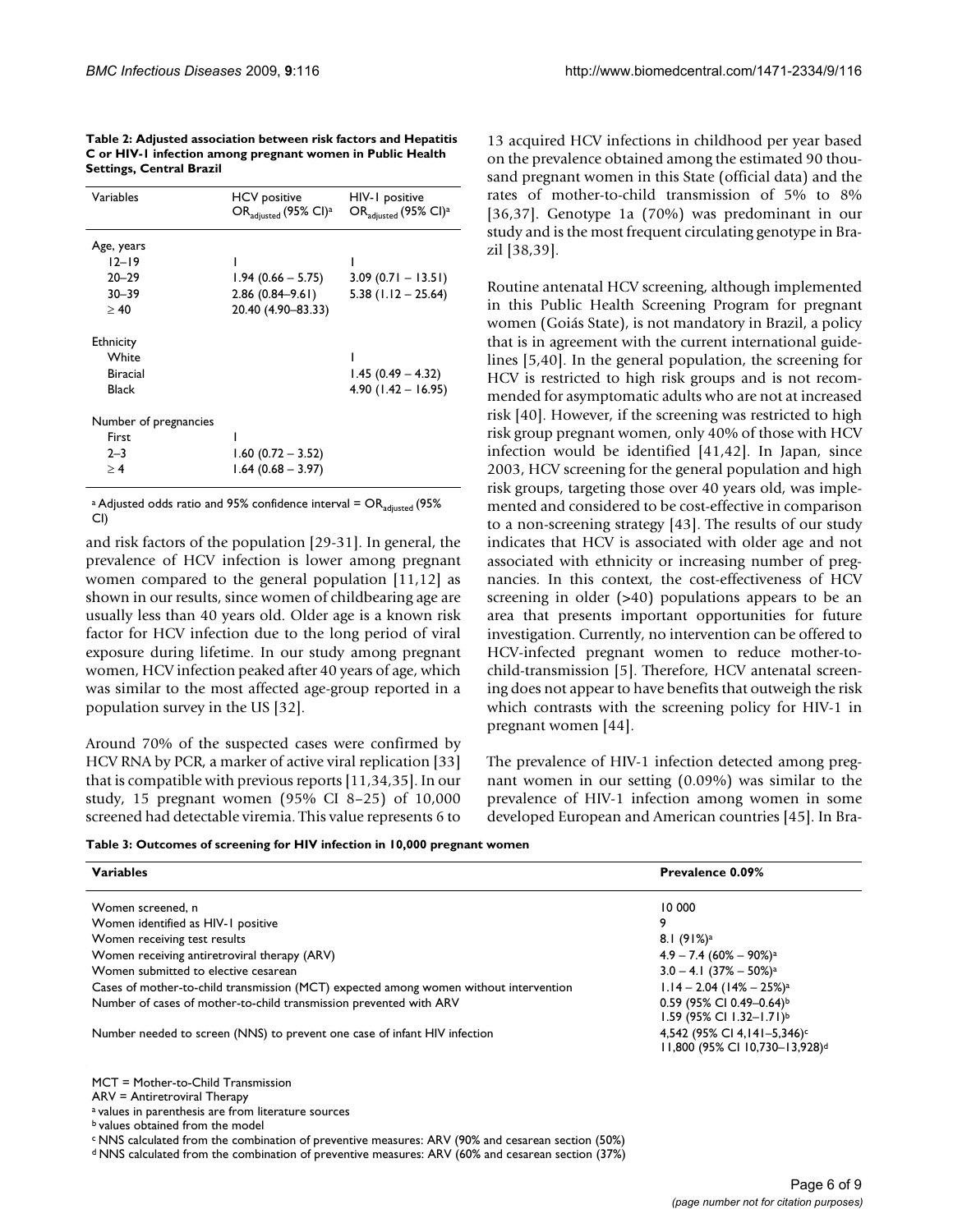zil, surveillance data from public hospitals showed around 0.4% HIV-1 prevalence among a representative sample of labouring women between 15 to 40 years old, with regional disparity [46]. We estimated that 4,141 to 13,928 pregnant women need to be screened to prevent one case of HIV vertical transmission (NNS). We estimated that this screening program could enable the prevention of five to fourteen HIV mother-to child transmissions per year if the well-established intervention measures were applied, pointing out the importance of early screening during the gestational period. These figures reflect the HIV- 1 prevalence rate in our region, and it has been found that, in areas with  $\sim$ 50% prevalence such as Sub-Saharan Africa, NNS is 113 to 304 pregnant women [15].

In the 1990s, the HIV-1 vertical transmission rate was estimated as 16% in the southeast of Brazil [47], with a reduction to 7.1% reported in a multicentre study by the year 2001 [22]. Despite the progress in the implementation of screening and free prophylactic measures in recent years in Brazil [20,48], it was estimated that approximately 60% of pregnant women had effective coverage for HIV-1 screening and ~35% of HIV/AIDS positive pregnant women had access to antiretroviral therapy (ARV), with differences among regions [46]. In our setting, the strategy adopted to sign for testing (opt-in) in the antenatal screening program was well-accepted, with minimal refusal rates (0.05%). Besides, the use of dried blood spots on filter paper, as performed by this program, enhances the coverage of the screening by the simplicity of the blood collection/storage and mailing procedure, reducing costs and improving the feasibility of this program [49]. Other large scale screening for infectious disease among neonates and pregnant women have also used dried blood spots [28,49], which have been validated with good correlation with conventional serological tests [50]. In our study, the initial HIV-1 screening was conducted among 60% of women before 14 weeks of gestation, 95% of the testing was performed before 27 weeks, and the final diagnosis was returned within two weeks, timely for the implementation of preventive measures.

Our analysis pointed out that women who self-referred as black had almost 5 fold increase in HIV infection compared to white women in agreement with the Brazilian official surveillance data [20]. This finding is also in concordance with recent analysis from US population showing that black women had nearly 18 times higher prevalence than white women based on CDC estimates in the year 2006 [51]. But we cannot exclude that race/ethnicity may be a surrogate marker of socio-economic condition and differential access to health services as suggested by other studies [46,52]. Other potential risk factors for HIV infection such as early onset of sexual activity, high number of sex partners and having sex with

older men were reported among pregnant women [53] and in the general population [20]. One limitation of our study was the inability to assemble data on known risk factors related to sexual behaviour and drug abuse. This program is intended to cover a large population, and it would be unfeasible to collect information about sensitive issues like these in public health settings [54].

The prevalence of HIV-HCV co-infection among pregnant women was low (7 per 100,000); however, among the HIV-1 infected subgroup, 7% were HCV-infected. This frequency of prevalence of HCV infection among HIVinfected individuals is similar to the value reported by the HIV Testing Center regionally [55] and in line with the current recommendations to screen HIV/AIDS patients for HCV virus due to the viruses' common route of transmission and their clinical and therapeutic interactions [56,57].

#### **Conclusion**

The prevalence of HIV and HCV infections were low among pregnant women, with high acceptability rates in the opt-in strategy in primary care. Older maternal age was a risk factor for HCV and antenatal HCV testing does not fulfill the requirements for screening recommendation. The finding of higher risk of HIV-1 infection among black women despite being in consonance with the HIV-1 ethnic pattern in some American regions cannot be ruled out to be a surrogate marker of socio-economic condition. This ongoing screening program is valuable as a surveillance system to monitor HIV-1 and HCV infection patterns for pregnant women and their offspring over an extended period of time.

#### **Competing interests**

The authors declare that they have no competing interests.

#### **Authors' contributions**

ZBC, GCM, MDT, CMTM contributed to study concept and design. WVS and CMTM were responsible for the statistical analysis. MMA, CGF, JVMF, ALM, MMAS revised the manuscript for intellectual content. All authors approved the current version of the manuscript.

#### **Acknowledgements**

Financial supports: Programa de Proteção a Gestante do Estado de Goiás/ Secretaria de Estado de Saúde, APAE and Project-OPAS/OMS BR/LOA/ 0600188.001. CMTM and WVS received CNPq scholarships (307963/2004- 7) and (307484/2007-6), respectively.

#### **References**

- 1. WHO: **Epidemological Record 2006.** [[http://www.who.int/](http://www.who.int/immunization/topics/hepatitis_c/en/index.html) [immunization/topics/hepatitis\\_c/en/index.html](http://www.who.int/immunization/topics/hepatitis_c/en/index.html)].
- 2. Newell ML: **[Prevention of mother-to-child transmission of](http://www.ncbi.nlm.nih.gov/entrez/query.fcgi?cmd=Retrieve&db=PubMed&dopt=Abstract&list_uids=11799446) [HIV: challenges for the current decade.](http://www.ncbi.nlm.nih.gov/entrez/query.fcgi?cmd=Retrieve&db=PubMed&dopt=Abstract&list_uids=11799446)** *Bull World Health Organ* 2001, **79(12):**1138-1144.
- 3. UNAIDS/WHO: **Report on the global HIV/AIDS epidemic.** *UNAIDS/0827E/JC1511E* 2008.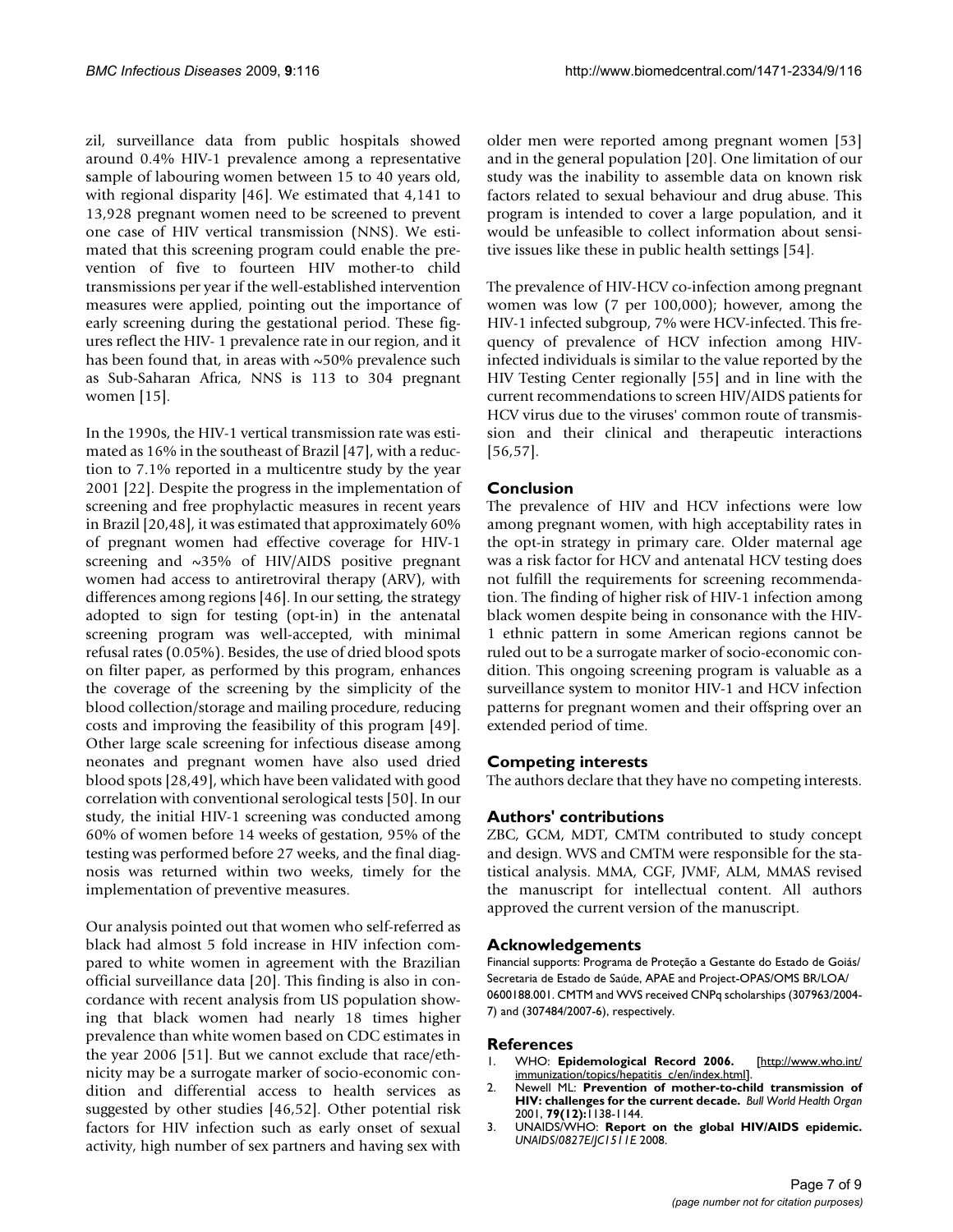- 4. Thomas DL, Villano SA, Riester KA, Hershow R, Mofenson LM, Landesman SH, Hollinger FB, Davenny K, Riley L, Diaz C, *et al.*: **[Peri](http://www.ncbi.nlm.nih.gov/entrez/query.fcgi?cmd=Retrieve&db=PubMed&dopt=Abstract&list_uids=9607823)[natal transmission of hepatitis C virus from human immun](http://www.ncbi.nlm.nih.gov/entrez/query.fcgi?cmd=Retrieve&db=PubMed&dopt=Abstract&list_uids=9607823)odeficiency virus type 1-infected mothers. Women and [Infants Transmission Study.](http://www.ncbi.nlm.nih.gov/entrez/query.fcgi?cmd=Retrieve&db=PubMed&dopt=Abstract&list_uids=9607823)** *J Infect Dis* 1998, **177(6):**1480-1488.
- 5. Pembrey L, Newell ML, Peckham C: **[Is there a case for hepatitis](http://www.ncbi.nlm.nih.gov/entrez/query.fcgi?cmd=Retrieve&db=PubMed&dopt=Abstract&list_uids=14738651) [C infection screening in the antenatal period?](http://www.ncbi.nlm.nih.gov/entrez/query.fcgi?cmd=Retrieve&db=PubMed&dopt=Abstract&list_uids=14738651)** *J Med Screen* 2003, **10(4):**161-168.
- 6. Chou R, Clark E, Helfand M: **Screening for Hepatitis C Virus Infection. Systematic Evidence Review Number 24.** [[http://](http://www.ahrq.gov/downloads/pub/prevent/pdfser/hepcser.pdf) [www.ahrq.gov/downloads/pub/prevent/pdfser/hepcser.pdf](http://www.ahrq.gov/downloads/pub/prevent/pdfser/hepcser.pdf)].
- Pembrey L, Newell M, Tovo P, The European Paediatric HCV Network Collaborators: **[The management of HCV infected preg](http://www.ncbi.nlm.nih.gov/entrez/query.fcgi?cmd=Retrieve&db=PubMed&dopt=Abstract&list_uids=16144064)[nant women and their children European paediatric HCV](http://www.ncbi.nlm.nih.gov/entrez/query.fcgi?cmd=Retrieve&db=PubMed&dopt=Abstract&list_uids=16144064) [network.](http://www.ncbi.nlm.nih.gov/entrez/query.fcgi?cmd=Retrieve&db=PubMed&dopt=Abstract&list_uids=16144064)** *J Hepatol* 2005, **43:**515-525.
- 8. Alter MJ, Seeff LB, Bacon BR, Thomas DL, Rigsby MO, Di Bisceglie AM: **[Testing for hepatitis C virus infection should be routine](http://www.ncbi.nlm.nih.gov/entrez/query.fcgi?cmd=Retrieve&db=PubMed&dopt=Abstract&list_uids=15520428) [for persons at increased risk for infection.](http://www.ncbi.nlm.nih.gov/entrez/query.fcgi?cmd=Retrieve&db=PubMed&dopt=Abstract&list_uids=15520428)** *Ann Intern Med* 2004, **141(9):**715-717.
- 9. National Institutes of Health: **[Consensus Development Confer](http://www.ncbi.nlm.nih.gov/entrez/query.fcgi?cmd=Retrieve&db=PubMed&dopt=Abstract&list_uids=12407572)[ence Statement Management of Hepatitis C.](http://www.ncbi.nlm.nih.gov/entrez/query.fcgi?cmd=Retrieve&db=PubMed&dopt=Abstract&list_uids=12407572)** *Hepatology* 2002, **36:**S3-20.
- 10. Focaccia R, da Conceicao OJ, Sette H Jr, Sabino E, Bassit L, Nitrini DR, Lomar AV, Lorenco R, Vieira De Souza F, Kiffer CR, *et al.*: **[Estimated](http://www.ncbi.nlm.nih.gov/entrez/query.fcgi?cmd=Retrieve&db=PubMed&dopt=Abstract&list_uids=11103019) [Prevalence of Viral Hepatitis in the General Population of](http://www.ncbi.nlm.nih.gov/entrez/query.fcgi?cmd=Retrieve&db=PubMed&dopt=Abstract&list_uids=11103019) the Municipality of Sao Paulo, Measured by a Serologic Survey of a Stratified, Randomized and Residence-Based Popu[lation.](http://www.ncbi.nlm.nih.gov/entrez/query.fcgi?cmd=Retrieve&db=PubMed&dopt=Abstract&list_uids=11103019)** *Braz J Infect Dis* 1998, **2(6):**269-284.
- 11. Zarife MA, Silva LK, Silva MB, Lopes GB, Barreto ML, Teixeira Mda G, Dourado I, Reis MG: **[Prevalence of hepatitis C virus infection in](http://www.ncbi.nlm.nih.gov/entrez/query.fcgi?cmd=Retrieve&db=PubMed&dopt=Abstract&list_uids=16386279) [north-eastern Brazil: a population-based study.](http://www.ncbi.nlm.nih.gov/entrez/query.fcgi?cmd=Retrieve&db=PubMed&dopt=Abstract&list_uids=16386279)** *Trans R Soc Trop Med Hyg* 2006, **100(7):**663-668.
- 12. Turchi MD, Martelli C, Oliveira R, Silva F, Aires R, Bariani B, Souto F, Fontes J, Azevedo e Silva V, Aguiar JI, *et al.*: **Population based hepatites A, B and C sero-survey and genotyping in central West region of Brazil.** *Trop Med Int Health* 2007, **12(Suppl I):**I41.
- 13. Ximenes R, Moreira R, Montarroyos U, Braga C, Lima ML, Alencar LC, Nascimento T, Tavares L, Lima JM, Lima JW, *et al.*: **Genotyping population-based seroprevalence of hepatites A, B, and C virus infection in the northeast region of Brazil.** *Trop Med Int Health* 2007, **12(Suppl I):**I41.
- 14. Branson BM, Handsfield HH, Lampe MA, Janssen RS, Taylor AW, Lyss SB, Clark JE: **[Revised recommendations for HIV testing of](http://www.ncbi.nlm.nih.gov/entrez/query.fcgi?cmd=Retrieve&db=PubMed&dopt=Abstract&list_uids=16988643) [adults, adolescents, and pregnant women in health-care set](http://www.ncbi.nlm.nih.gov/entrez/query.fcgi?cmd=Retrieve&db=PubMed&dopt=Abstract&list_uids=16988643)[tings.](http://www.ncbi.nlm.nih.gov/entrez/query.fcgi?cmd=Retrieve&db=PubMed&dopt=Abstract&list_uids=16988643)** *MMWR Recomm Rep* 2006, **55(RR-14):**1-17.
- 15. Chou R, Smits AK, Huffman LH, Korthuis PT: **Screening for Human Immunodeficiency Virus in Pregnant Women: Evidence Synthesis. Number 39.** [\[http://www.ahrq.gov/downloads/](http://www.ahrq.gov/downloads/pub/prevent/pdfser/hivpresyn.pdf) [pub/prevent/pdfser/hivpresyn.pdf\]](http://www.ahrq.gov/downloads/pub/prevent/pdfser/hivpresyn.pdf).
- 16. Connor EM, Sperling RS, Gelber R, Kiselev P, Scott G, O'Sullivan MJ, VanDyke R, Bey M, Shearer W, Jacobson RL, *et al.*: **[Reduction of](http://www.ncbi.nlm.nih.gov/entrez/query.fcgi?cmd=Retrieve&db=PubMed&dopt=Abstract&list_uids=7935654) [maternal-infant transmission of human immunodeficiency](http://www.ncbi.nlm.nih.gov/entrez/query.fcgi?cmd=Retrieve&db=PubMed&dopt=Abstract&list_uids=7935654) virus type 1 with zidovudine treatment. Pediatric AIDS Clin[ical Trials Group Protocol 076 Study Group.](http://www.ncbi.nlm.nih.gov/entrez/query.fcgi?cmd=Retrieve&db=PubMed&dopt=Abstract&list_uids=7935654)** *N Engl J Med* 1994, **331(18):**1173-1180.
- 17. Lindegren ML, Byers RH Jr, Thomas P, Davis SF, Caldwell B, Rogers M, Gwinn M, Ward JW, Fleming PL: **[Trends in perinatal transmis](http://www.ncbi.nlm.nih.gov/entrez/query.fcgi?cmd=Retrieve&db=PubMed&dopt=Abstract&list_uids=10450714)[sion of HIV/AIDS in the United States.](http://www.ncbi.nlm.nih.gov/entrez/query.fcgi?cmd=Retrieve&db=PubMed&dopt=Abstract&list_uids=10450714)** *JAMA* 1999, **282(6):**531-538.
- 18. European Collaborative Study: **[HIV-infected pregnant women](http://www.ncbi.nlm.nih.gov/entrez/query.fcgi?cmd=Retrieve&db=PubMed&dopt=Abstract&list_uids=11371691) [and vertical transmission in Europe since 1986.](http://www.ncbi.nlm.nih.gov/entrez/query.fcgi?cmd=Retrieve&db=PubMed&dopt=Abstract&list_uids=11371691)** *AIDS* 2001, **15(6):**761-770.
- 19. WHO: **Guidance on global scale-up of the prevention of mother-to-child transmission of HIV.** [\[http://www.who.int/hiv/](http://www.who.int/hiv/pub/guidelines/pmtct_scaleup2007/en/index.html) [pub/guidelines/pmtct\\_scaleup2007/en/index.html\]](http://www.who.int/hiv/pub/guidelines/pmtct_scaleup2007/en/index.html).
- 20. Bastos FI, Caceres C, Galvao J, Veras MA, Castilho EA: **[AIDS in](http://www.ncbi.nlm.nih.gov/entrez/query.fcgi?cmd=Retrieve&db=PubMed&dopt=Abstract&list_uids=18653508) [Latin America: assessing the current status of the epidemic](http://www.ncbi.nlm.nih.gov/entrez/query.fcgi?cmd=Retrieve&db=PubMed&dopt=Abstract&list_uids=18653508) [and the ongoing response.](http://www.ncbi.nlm.nih.gov/entrez/query.fcgi?cmd=Retrieve&db=PubMed&dopt=Abstract&list_uids=18653508)** *Int J Epidemiol* 2008, **37(4):**729-737.
- 21. Fonseca MG, Bastos FI: **[Twenty-five years of the AIDS epidemic](http://www.ncbi.nlm.nih.gov/entrez/query.fcgi?cmd=Retrieve&db=PubMed&dopt=Abstract&list_uids=17992340) [in Brazil: principal epidemiological findings, 1980–2005.](http://www.ncbi.nlm.nih.gov/entrez/query.fcgi?cmd=Retrieve&db=PubMed&dopt=Abstract&list_uids=17992340)** *Cad Saude Publica* 2007, **23(Suppl 3):**S333-344.
- 22. Menezes Succi RC: **[Mother-to-child transmission of HIV in Bra](http://www.ncbi.nlm.nih.gov/entrez/query.fcgi?cmd=Retrieve&db=PubMed&dopt=Abstract&list_uids=17992344)[zil during the years 2000 and 2001: results of a multi-centric](http://www.ncbi.nlm.nih.gov/entrez/query.fcgi?cmd=Retrieve&db=PubMed&dopt=Abstract&list_uids=17992344) [study.](http://www.ncbi.nlm.nih.gov/entrez/query.fcgi?cmd=Retrieve&db=PubMed&dopt=Abstract&list_uids=17992344)** *Cad Saude Publica* 2007, **23(Suppl 3):**S379-389.
- 23. Turchi MD, Duarte LS, Martelli CM: **[Mother-to-child transmis](http://www.ncbi.nlm.nih.gov/entrez/query.fcgi?cmd=Retrieve&db=PubMed&dopt=Abstract&list_uids=17992345)[sion of HIV: risk factors and missed opportunities for preven-](http://www.ncbi.nlm.nih.gov/entrez/query.fcgi?cmd=Retrieve&db=PubMed&dopt=Abstract&list_uids=17992345)**

**[tion among pregnant women attending health services in](http://www.ncbi.nlm.nih.gov/entrez/query.fcgi?cmd=Retrieve&db=PubMed&dopt=Abstract&list_uids=17992345) [Goiania, Goias State, Brazil.](http://www.ncbi.nlm.nih.gov/entrez/query.fcgi?cmd=Retrieve&db=PubMed&dopt=Abstract&list_uids=17992345)** *Cad Saude Publica* 2007, **23(Suppl 3):**S390-401.

- 24. D'Ippolito M, Read JS, Korelitz J, Joao EC, Mussi-Pinhata M, Rocha N: **[Missed opportunities for prevention of mother-to-child](http://www.ncbi.nlm.nih.gov/entrez/query.fcgi?cmd=Retrieve&db=PubMed&dopt=Abstract&list_uids=17596813) transmission of human immunodeficiency virus type 1 in Latin America and the Caribbean: the NISDI perinatal [study.](http://www.ncbi.nlm.nih.gov/entrez/query.fcgi?cmd=Retrieve&db=PubMed&dopt=Abstract&list_uids=17596813)** *Pediatr Infect Dis J* 2007, **26(7):**649-653.
- 25. Ministério da Saúde: **Recomendações para a Profilaxia da Transmissão Vertical do HIV e Terapia Anti-Retroviral em Gestantes. Programa Nacional de DST/AIDS.** [\[http://](http://www.aids.gov.br/data/documents/storedDocuments/%7BB8EF5DAF-23AE-4891-AD36-1903553A3174%7D/%7B513DDA72-7E9D-4E2C-806E-8D1E0B66ACC5%7D/ConsensoGestante2004.pdf) [www.aids.gov.br/data/documents/storedDocuments/%7BB8EF5DAF-](http://www.aids.gov.br/data/documents/storedDocuments/%7BB8EF5DAF-23AE-4891-AD36-1903553A3174%7D/%7B513DDA72-7E9D-4E2C-806E-8D1E0B66ACC5%7D/ConsensoGestante2004.pdf)23AE-4891-AD36-1903553A3174%7D/%7B513DDA72-7E9D-4E2C-[806E-8D1E0B66ACC5%7D/ConsensoGestante2004.pdf](http://www.aids.gov.br/data/documents/storedDocuments/%7BB8EF5DAF-23AE-4891-AD36-1903553A3174%7D/%7B513DDA72-7E9D-4E2C-806E-8D1E0B66ACC5%7D/ConsensoGestante2004.pdf)].
- 26. Chou R, Huffman LH, Fu R, Smits AK, Korthuis PT: **[Screening for](http://www.ncbi.nlm.nih.gov/entrez/query.fcgi?cmd=Retrieve&db=PubMed&dopt=Abstract&list_uids=15998755) [HIV: a review of the evidence for the U.S. Preventive Serv](http://www.ncbi.nlm.nih.gov/entrez/query.fcgi?cmd=Retrieve&db=PubMed&dopt=Abstract&list_uids=15998755)[ices Task Force.](http://www.ncbi.nlm.nih.gov/entrez/query.fcgi?cmd=Retrieve&db=PubMed&dopt=Abstract&list_uids=15998755)** *Ann Intern Med* 2005, **143(1):**55-73.
- 27. Veloso VG, Portela MC, Vasconcellos MT, Matzenbacher LA, de Vasconcelos AL, Grinsztejn B, Bastos FI: **[HIV testing among pregnant](http://www.ncbi.nlm.nih.gov/entrez/query.fcgi?cmd=Retrieve&db=PubMed&dopt=Abstract&list_uids=18833385) [women in Brazil: rates and predictors.](http://www.ncbi.nlm.nih.gov/entrez/query.fcgi?cmd=Retrieve&db=PubMed&dopt=Abstract&list_uids=18833385)** *Rev Saude Publica* 2008, **42(5):**859-867.
- Figueiro-Filho EA, Senefonte FR, Lopes AH, de Morais OO, Souza Junior VG, Maia TL, Duarte G: **[Frequency of HIV-1, rubella, syph](http://www.ncbi.nlm.nih.gov/entrez/query.fcgi?cmd=Retrieve&db=PubMed&dopt=Abstract&list_uids=17568885)[ilis, toxoplasmosis, cytomegalovirus, simple herpes virus,](http://www.ncbi.nlm.nih.gov/entrez/query.fcgi?cmd=Retrieve&db=PubMed&dopt=Abstract&list_uids=17568885) hepatitis B, hepatitis C, Chagas disease and HTLV I/II infec[tion in pregnant women of State of Mato Grosso do Sul.](http://www.ncbi.nlm.nih.gov/entrez/query.fcgi?cmd=Retrieve&db=PubMed&dopt=Abstract&list_uids=17568885)** *Rev Soc Bras Med Trop* 2007, **40(2):**181-187.
- 29. Lima M, Pedro R, Rocha M: Prevalence and risk factors for hep**atitis C virus (HCV) infection among pregnant Brazilian women.** *Gynaecol Obstet* 2000, **70:**319-326.
- Peixoto MF, Mattos AA, Remiao JO, Alexandre CO, Lemos SK, Azevedo AM: **[Vertical transmission of hepatitis C virus in a](http://www.ncbi.nlm.nih.gov/entrez/query.fcgi?cmd=Retrieve&db=PubMed&dopt=Abstract&list_uids=15543379) [hospital in southern Brazil.](http://www.ncbi.nlm.nih.gov/entrez/query.fcgi?cmd=Retrieve&db=PubMed&dopt=Abstract&list_uids=15543379)** *Arq Gastroenterol* 2004, **41(2):**84-87.
- 31. Lewis-Ximenez LL, Gaspar AM, D'Oro AC, Mercadante LA, Ginuino CF, Yoshida CF: **[Viral hepatitis markers in antepartum and](http://www.ncbi.nlm.nih.gov/entrez/query.fcgi?cmd=Retrieve&db=PubMed&dopt=Abstract&list_uids=12016444) [postpartum women in Rio de Janeiro, Brazil.](http://www.ncbi.nlm.nih.gov/entrez/query.fcgi?cmd=Retrieve&db=PubMed&dopt=Abstract&list_uids=12016444)** *Mem Inst Oswaldo Cruz* 2002, **97(2):**203-204.
- 32. Armstrong GL, Wasley A, Simard EP, McQuillan GM, Kuhnert WL, Alter MJ: **[The prevalence of hepatitis C virus infection in the](http://www.ncbi.nlm.nih.gov/entrez/query.fcgi?cmd=Retrieve&db=PubMed&dopt=Abstract&list_uids=16702586) [United States, 1999 through 2002.](http://www.ncbi.nlm.nih.gov/entrez/query.fcgi?cmd=Retrieve&db=PubMed&dopt=Abstract&list_uids=16702586)** *Ann Intern Med* 2006, **144(10):**705-714.
- 33. Pawlotsky JM: **[Use and interpretation of virological tests for](http://www.ncbi.nlm.nih.gov/entrez/query.fcgi?cmd=Retrieve&db=PubMed&dopt=Abstract&list_uids=12407578) [hepatitis C.](http://www.ncbi.nlm.nih.gov/entrez/query.fcgi?cmd=Retrieve&db=PubMed&dopt=Abstract&list_uids=12407578)** *Hepatology* 2002, **36(5 Suppl 1):**S65-73.
- 34. Conte D, Fraquelli M, Prati D, Colucci A, Minola E: **[Prevalence and](http://www.ncbi.nlm.nih.gov/entrez/query.fcgi?cmd=Retrieve&db=PubMed&dopt=Abstract&list_uids=10706568) [clinical course of chronic hepatitis C virus \(HCV\) infection](http://www.ncbi.nlm.nih.gov/entrez/query.fcgi?cmd=Retrieve&db=PubMed&dopt=Abstract&list_uids=10706568) and rate of HCV vertical transmission in a cohort of 15,250 [pregnant women.](http://www.ncbi.nlm.nih.gov/entrez/query.fcgi?cmd=Retrieve&db=PubMed&dopt=Abstract&list_uids=10706568)** *Hepatology* 2000, **31(3):**751-755.
- Resti M, Azzari C, Mannelli F, Moriondo M, Novembre E, de Martino M, Vierucci A: **[Mother to child transmission of hepatitis C](http://www.ncbi.nlm.nih.gov/entrez/query.fcgi?cmd=Retrieve&db=PubMed&dopt=Abstract&list_uids=9703524) [virus: prospective study of risk factors and timing of infection](http://www.ncbi.nlm.nih.gov/entrez/query.fcgi?cmd=Retrieve&db=PubMed&dopt=Abstract&list_uids=9703524) in children born to women seronegative for HIV-1. Tuscany [Study Group on Hepatitis C Virus Infection.](http://www.ncbi.nlm.nih.gov/entrez/query.fcgi?cmd=Retrieve&db=PubMed&dopt=Abstract&list_uids=9703524)** *BMJ* 1998, **317(7156):**437-441.
- Resti M, Azzari C, Galli L, Zuin G, Giacchino R, Bortolotti F, Marcellini M, Moriondo M, de Martino M, Vierucci A: **[Maternal drug use is a](http://www.ncbi.nlm.nih.gov/entrez/query.fcgi?cmd=Retrieve&db=PubMed&dopt=Abstract&list_uids=11865412) [preeminent risk factor for mother-to-child hepatitis C virus](http://www.ncbi.nlm.nih.gov/entrez/query.fcgi?cmd=Retrieve&db=PubMed&dopt=Abstract&list_uids=11865412) transmission: results from a multicenter study of 1372 [mother-infant pairs.](http://www.ncbi.nlm.nih.gov/entrez/query.fcgi?cmd=Retrieve&db=PubMed&dopt=Abstract&list_uids=11865412)** *J Infect Dis* 2002, **185(5):**567-572.
- 37. Tovo P, Pembrey L, Newell M, The European Paediatric HCV Network Collaborators: **[A significant sex-but not elective caesar](http://www.ncbi.nlm.nih.gov/entrez/query.fcgi?cmd=Retrieve&db=PubMed&dopt=Abstract&list_uids=16267757)[ean section-effect on mother-to-child transmission of](http://www.ncbi.nlm.nih.gov/entrez/query.fcgi?cmd=Retrieve&db=PubMed&dopt=Abstract&list_uids=16267757) [hepatitis C virus infection.](http://www.ncbi.nlm.nih.gov/entrez/query.fcgi?cmd=Retrieve&db=PubMed&dopt=Abstract&list_uids=16267757)** *J Infect Dis* 2005, **192:**1872-1879.
- Martins RM, Barbosa AP, Oliveira JM, Vanderborght B, Yoshida CF: **[Genotype analysis of hepatitis C virus in Brazilian hemophil](http://www.ncbi.nlm.nih.gov/entrez/query.fcgi?cmd=Retrieve&db=PubMed&dopt=Abstract&list_uids=10895102)[iacs and blood donors.](http://www.ncbi.nlm.nih.gov/entrez/query.fcgi?cmd=Retrieve&db=PubMed&dopt=Abstract&list_uids=10895102)** *Vox Sang* 2000, **78(4):**255.
- 39. Campiotto S, Pinho JR, Carrilho FJ, Da Silva LC, Souto FJ, Spinelli V, Pereira LM, Coelho HS, Silva AO, Fonseca JC, *et al.*: **[Geographic dis](http://www.ncbi.nlm.nih.gov/entrez/query.fcgi?cmd=Retrieve&db=PubMed&dopt=Abstract&list_uids=15665987)[tribution of hepatitis C virus genotypes in Brazil.](http://www.ncbi.nlm.nih.gov/entrez/query.fcgi?cmd=Retrieve&db=PubMed&dopt=Abstract&list_uids=15665987)** *Braz J Med Biol Res* 2005, **38(1):**41-49.
- 40. U.S. Preventive Services Task Force: **[Screening for hepatitis C](http://www.ncbi.nlm.nih.gov/entrez/query.fcgi?cmd=Retrieve&db=PubMed&dopt=Abstract&list_uids=15023712) [virus infection in adults: recommendation statement.](http://www.ncbi.nlm.nih.gov/entrez/query.fcgi?cmd=Retrieve&db=PubMed&dopt=Abstract&list_uids=15023712)** *Ann Intern Med* 2004, **140(6):**462-464.
- 41. Ward C, Tudor-Williams G, Cotzias T, Hargreaves S, Regan L, Foster GR: **[Prevalence of hepatitis C among pregnant women](http://www.ncbi.nlm.nih.gov/entrez/query.fcgi?cmd=Retrieve&db=PubMed&dopt=Abstract&list_uids=10896922) [attending an inner London obstetric department: uptake](http://www.ncbi.nlm.nih.gov/entrez/query.fcgi?cmd=Retrieve&db=PubMed&dopt=Abstract&list_uids=10896922)**